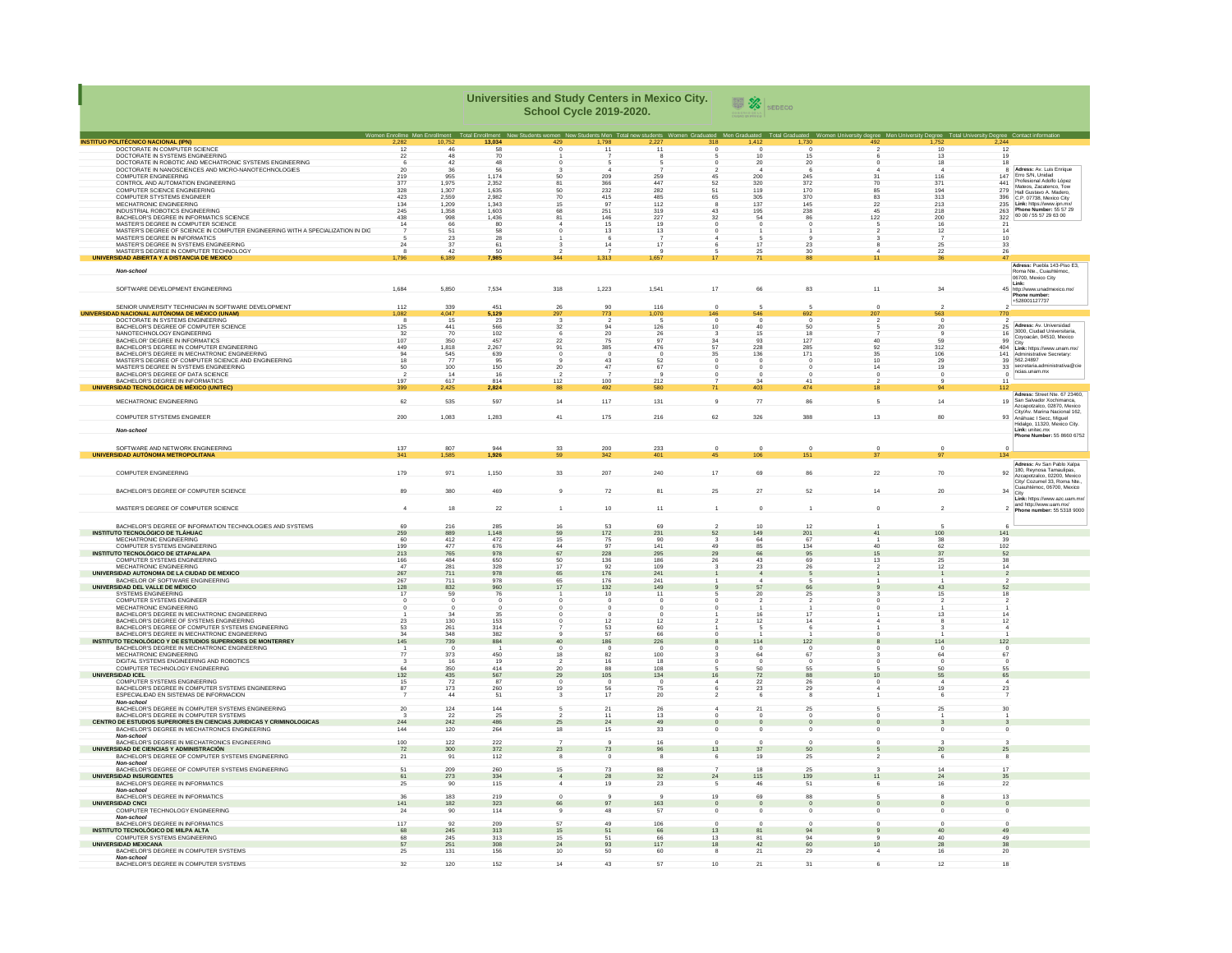| INSTITUTO TECNOLÓGICO AUTÓNOMO DE MÉXICO<br>COMPUTER ENGINEERING<br>MECHATRONIC ENGINEERING                                                                    | 65                   | 228                   | 293<br>148              |                      | 52<br>61<br>23                         |    | 19                   | 43<br>53                     |   | 29<br>15 | 19                                     |  |
|----------------------------------------------------------------------------------------------------------------------------------------------------------------|----------------------|-----------------------|-------------------------|----------------------|----------------------------------------|----|----------------------|------------------------------|---|----------|----------------------------------------|--|
| Non-school                                                                                                                                                     | $\frac{33}{24}$      | 115<br>102            | 126                     |                      | $\frac{26}{30}$<br>${\bf 26}$          |    |                      | $\frac{26}{17}$<br>15        |   |          | 8                                      |  |
| MASTER'S DEGREE IN COMPUTER SCIENCE<br>UNIVERSIDAD TRES CULTURAS                                                                                               |                      | 235                   | 19<br>283               | 117                  | 145                                    |    |                      | 10<br>58                     |   |          |                                        |  |
| COMPUTER SYSTEMS ENGINEERING<br>UNIVERSIDAD LA SALLE, A.C. - CIUDAD DE MÉXICO                                                                                  |                      | 235<br>199            | 283<br>242              | 28<br>117            | 145                                    | 10 | 48<br>47             | 58<br>56                     |   | 17       | 22                                     |  |
| BACHELOR'S DEGREE IN CYBERNETICS AND COMPUTER SYSTEMS ENGINEERING<br>BACHELOR'S DEGREE IN MECHATRONICS ENGINEERING                                             | 4 <sup>°</sup><br>20 | 69                    | $\frac{89}{153}$        |                      | 85<br>74<br>29<br>26                   |    | 30<br>17             | 35                           |   | 26       | 12                                     |  |
| <b>INSTITUTO TECNOLÓGICO DE TLÁHUAC III</b>                                                                                                                    | 23<br>65             | 130<br>158            | 223                     |                      | 48<br>56<br>33<br>45                   |    |                      | 21<br>24                     |   | 15       | 18<br>28                               |  |
| ENGINEERING INFORMATICS<br>INSTITUTO TECNOLÓGICO DE MILPA ALTA II                                                                                              | 80                   | 158<br>136            | $\frac{223}{216}$       | 12                   | 44<br>32                               |    |                      | 24<br>11                     |   |          | 28<br>$\overline{4}$<br>$\overline{7}$ |  |
| <b>COMPUTER SYSTEMS ENGINEERING</b><br>UNIVERSIDAD UCUGS                                                                                                       | 65                   | 136<br>151            | 216<br>216              | 12<br>43             | 32<br>69<br>112                        |    |                      | 30 <sub>1</sub><br>38        |   | 20       | 24                                     |  |
| COMPUTER SYSTEMS ENGINEERING<br>UNIVERSIDAD DE LONDRES                                                                                                         | 65                   | 151<br>137            | 216<br>172              | 43<br>16             | 69<br>112<br>31<br>47                  | 17 | 38                   | 30<br>38<br>55               |   | 20<br>12 | 24<br>14                               |  |
| MASTER'S DEGREE IN INFORMATION SYSTEMS AND TECHNOLOGIES<br>Non-schoo                                                                                           |                      |                       |                         | $\circ$              | $\overline{0}$<br>$\Omega$             |    |                      |                              | 6 |          | $\mathbf{0}$                           |  |
| BACHELOR'S DEGREE INFORMATICS<br>UNIR MÉXICO                                                                                                                   | $\mathcal{R}$        | 132                   | 166                     | 16<br>31             | A7                                     | 14 | 35<br>$\frac{1}{41}$ | 49                           |   | 12       | 13                                     |  |
| Non-schoo                                                                                                                                                      | 53                   | 203                   | 256                     | 203<br>53            | 256                                    | 52 |                      | 93                           |   | 25       | 32                                     |  |
| MASTER'S DEGREE IN BIG DATA ANALYSIS AND VISUALIZATION<br>MASTER'S DEGREE IN SOFTWARE AND COMPUTER SYSTEMS ENGINEERING                                         | 26                   | 59<br>32              | $\frac{85}{37}$         | 26                   | 59<br>32<br>85<br>37                   |    |                      | £.                           |   |          | $\theta$                               |  |
| MASTER'S DEGREE IN INFORMATICS SECURITY<br>UNIVERSIDAD LATINA, S.C.                                                                                            | 33                   | 112<br>130            | 134<br>163              | $rac{22}{17}$<br>112 | 134<br>56<br>39                        |    | 21                   | 93<br>30                     |   | 25       | $\mathbf{0}$                           |  |
| BACHELOR'S DEGREE IN INFORMATICS<br>INSTITUTO TECNOLÓGICO DE IZTAPALAPA III                                                                                    | 33<br>49             | 130<br>107            | 163<br>156              |                      | 39<br>56<br>$\Omega$<br>$\overline{0}$ |    |                      | 3 <sub>C</sub><br>15<br>22   |   |          | 14                                     |  |
| BACHELOR'S DEGREE IN INFORMATICS ENGINEERING<br>CENTRO DE INVESTIGACIÓN Y DE ESTUDIOS AVANZADOS DEL IPN                                                        |                      | 107<br>117            | 156<br>155              |                      | 35                                     |    | 32                   | 22<br>43                     |   | 32       | 14<br>43                               |  |
| DOCTORATE IN COMPUTER SCIENCE<br>DOCTORATE IN SCIENCE IN AUTOMATIC CONTROL                                                                                     |                      | 10<br>$\overline{37}$ | $\frac{11}{43}$         |                      |                                        |    |                      | 12                           |   |          |                                        |  |
| MASTER'S DEGREE IN COMPUTER SCIENCE<br>MASTER OF SCIENCE IN AUTOMATIC CONTROL                                                                                  |                      | $\frac{21}{21}$       | $\frac{28}{25}$         |                      | 12                                     |    |                      |                              |   |          |                                        |  |
| DOCTORATE IN NANOSCIENCES AND NANOTECHNOLOGY<br>UNIVERSIDAD DEL DESARROLLO EMPRESARIAL Y PEDAGÓGICO                                                            |                      | 28                    | 48                      |                      |                                        |    |                      |                              |   |          |                                        |  |
| COMPUTER SYSTEMS ENGINEERING                                                                                                                                   | 28<br>28             | 120<br>120            | 148<br>148              | $\overline{3}$       | 43<br>43                               |    | 36                   | 41                           |   | 27<br>27 | 34                                     |  |
| <b>UNIVERSIDAD PANAMERICANA</b><br>SPECIALIZATION IN ROBOTICS AND AUTOMATION                                                                                   | $^{\circ}$           | 103                   | 123                     |                      | 30<br>38<br>$^{\circ}$<br>$^{\circ}$   |    | 13                   | 15                           |   | 23       | 27<br>8                                |  |
| MECHATRONIC ENGINEERING                                                                                                                                        | 13                   | 102<br>99             | 122                     |                      | 38<br>$\Omega$<br>$\Omega$             |    | 12                   | 14<br>12 <sup>12</sup><br>15 |   | 12       | 15                                     |  |
| ENSEÑANZA E INVESTIGACIÓN SUPERIOR, A.C.<br>MECHATRONIC ENGINEERING<br>UNIVERSIDAD DA VINCI                                                                    |                      | 99<br>77              | $\frac{112}{112}$<br>98 |                      |                                        |    |                      | 15                           |   |          | 12                                     |  |
| Non-school<br>DOCTORATE IN COMPUTER SYSTEMS                                                                                                                    |                      |                       | 17                      |                      |                                        |    |                      |                              |   |          |                                        |  |
| BACHELOR'S DEGREE IN COMPUTER SYSTEMS ENGINEERING<br>BACHELOR'S DEGREE IN SOFTWARE ENGINEERING                                                                 |                      |                       | 16                      |                      |                                        |    |                      |                              |   |          |                                        |  |
| MASTER'S DEGREE IN COMPUTER SYSTEMS<br>UNIVERSIDAD DEL DISTRITO FEDERAL, S. C.                                                                                 |                      |                       |                         |                      | 11<br>42<br>54                         |    |                      |                              |   |          |                                        |  |
| BACHELOR'S DEGREE IN COMPUTER SYSTEMS ENGINEERING                                                                                                              |                      | 65                    | 88                      |                      | 33<br>48<br>$\overline{20}$<br>27      |    | 24                   | -35<br>17                    |   |          |                                        |  |
| SPECIALTY IN INFORMATION SYSTEMS<br>UNIVERSIDAD ANÁHUAC                                                                                                        |                      |                       | 21<br>86                |                      | 21<br>12<br>21                         |    | 12                   | 18<br>12<br>14               |   |          |                                        |  |
| MECHATRONIC ENGINEERING                                                                                                                                        |                      |                       | 73                      |                      | 21<br>26                               |    |                      | 14                           |   |          | $\overline{12}$                        |  |
| UNIVERSIDAD IBEROAMERICANA - CIUDAD DE MÉXICO<br>BACHELOR'S DEGREE IN COMPUTER SYSTEMS AND INFORMATICS<br>MASTER'S DEGREE IN SYSTEMS, PLANNING AND INFORMATICS |                      |                       |                         |                      |                                        |    |                      |                              |   |          |                                        |  |
| SENIOR UNIVERSITY TECHNICIAN IN SOFTWARE<br><b>INSTITUTO LEONARDO BRAVO A.C.</b>                                                                               |                      |                       |                         |                      | 26<br>22                               |    |                      |                              |   |          |                                        |  |
| INSTITUTO DE ESTUDIOS SIGREE OF INFORMATICS SCIENCES<br>INSTITUTO DE ESTUDIOS SUPERIORES DE LA CIUDAD DE MÉXICO ROSARIO CASTELLANOS                            |                      | 158                   | 70<br>249               | 158                  | 18<br>22<br>249                        |    |                      |                              |   | 14       |                                        |  |
| BACHELOR'S DEGREE IN DATA SCIENCE                                                                                                                              |                      | 113                   | 185                     | 113                  | 185                                    |    |                      |                              |   |          |                                        |  |
| CONTROL AND AUTOMATION ENGINEERING<br>UNIVERSIDAD DE LA REPÚBLICA MEXICANA                                                                                     |                      | 45                    | 64<br>59                |                      | 45<br>64<br>12<br>14                   |    |                      |                              |   |          |                                        |  |
| COMPUTER SYSTEMS ENGINEERING<br>UNIVERSIDAD JUSTO SIERRA                                                                                                       |                      | 47<br>53              | 59<br>59                |                      | 12<br>14<br>27<br>28                   |    |                      | 20<br>$\mathbf{a}$           |   |          |                                        |  |
| BACHELOR'S DEGREE IN COMPUTER SYSTEMS ENGINEERING<br>UNIVERSIDAD VICTORIA                                                                                      |                      |                       | 56                      |                      | 28<br>12<br>15                         |    |                      | 10                           |   |          |                                        |  |
| BACHELOR'S DEGREE IN COMPUTER SYSTEMS ENGINEERING<br><b>UNIVERSIDAD ISEC</b>                                                                                   |                      |                       | 56<br>45                |                      | 15<br>12                               |    |                      | 10<br>20                     |   |          |                                        |  |
| BACHELOR'S DEGREE INFORMATICS<br><b>CENTRO UNIVERSITARIO SAN ÁNGEL</b>                                                                                         |                      |                       | 45                      |                      |                                        |    |                      | 20<br>19                     |   |          |                                        |  |
| COMPUTER SYSTEMS ENGINEERING<br>UNIVERSIDAD DE ESPAÑA Y MÉXICO                                                                                                 |                      |                       | 45                      |                      | 24                                     |    |                      |                              |   |          |                                        |  |
| BACHELOR'S DEGREE IN COMPUTER SYSTEMS ENGINEERING<br><b>UNIVERSIDAD YMCA</b>                                                                                   |                      |                       | 43                      |                      |                                        |    |                      |                              |   |          |                                        |  |
| SPECIALTY IN COMPUTER SYSTEMS                                                                                                                                  |                      |                       |                         |                      |                                        |    |                      |                              |   |          |                                        |  |
| BACHELOR'S DEGREE IN COMPUTER SYSTEMS ENGINEERING<br>CENTRO DE ESTUDIOS UNIVERSITARIOS COYOTL                                                                  |                      |                       | 35                      |                      |                                        |    |                      |                              |   |          |                                        |  |
| BACHELOR'S DEGREE IN INFORMATICS<br>INSTITUTO ESPECIALIZADO EN COMPUTACIÓN Y ADMINISTRACIÓN GAUSS JORDAN                                                       |                      |                       | 24                      |                      |                                        |    |                      |                              |   |          |                                        |  |
| BACHELOR'S DEGREE IN INFORMATICS<br>UNIVERSIDAD MARISTA                                                                                                        |                      |                       | 34<br>33                |                      |                                        |    |                      |                              |   |          |                                        |  |
| SACHELOR'S DEGREE IN MECHATRONICS ENGINEERING<br>UNIVERSIDAD DEL PEDREGAL                                                                                      |                      |                       | 33<br>27                |                      |                                        |    |                      |                              |   |          |                                        |  |
| COMPUTER SYSTEMS ENGINEERING<br>MASTER'S DEGREE IN SOFTWARE ENGINEERING                                                                                        |                      |                       | 27                      |                      |                                        |    |                      |                              |   |          |                                        |  |
| <b>CENTRO UNIVERSITARIO IMEC</b>                                                                                                                               |                      |                       | 27                      |                      |                                        |    |                      |                              |   |          |                                        |  |
| BACHELOR'S DEGREE IN INFORMATICS<br>COLEGIO TECNOLÓGICO DE MÉXICO                                                                                              |                      |                       | 19                      |                      | 12                                     |    |                      |                              |   |          |                                        |  |
| BACHELOR'S DEGREE IN INFORMATICS<br>EACHELOR'S DEGREE IN INFORMATICS                                                                                           |                      |                       | 18                      |                      |                                        |    |                      |                              |   |          |                                        |  |
| BACHELOR'S DEGREE IN INFORMATICS<br>UNIVERSIDAD DE LAS AMÉRICAS, A.C.<br>BACHELOR'S DEGREE IN COMPUTER SCIENCE AND INFORMATION TECHNOLOGY                      |                      |                       | 18<br>17                |                      |                                        |    |                      |                              |   |          |                                        |  |
| DIRECCIÓN GENERAL ADJUNTA DE EDUCACIÓN NAVAL DE LA SECRETARÍA DE MARINA                                                                                        |                      |                       | 17<br>17                |                      | 17                                     |    |                      |                              |   |          |                                        |  |
| SPECIALTY IN INFORMATICS<br>CENTRO CULTURAL ÍTACA, S. C.                                                                                                       |                      |                       | 17<br>15                |                      |                                        |    |                      |                              |   |          |                                        |  |
| Non-school                                                                                                                                                     |                      |                       |                         |                      |                                        |    |                      |                              |   |          |                                        |  |
| MASTER'S DEGREE IN SYSTEMS ENGINEERING<br>CENTRO DE ESTUDIOS UNIVERSITARIOS HERMAN GRASSMANN                                                                   |                      |                       | 13<br>13                |                      |                                        |    |                      |                              |   |          |                                        |  |
| BACHELOR'S DEGREE IN INFORMATICS<br>UNIVERSIDAD EUROPEA                                                                                                        |                      |                       |                         |                      |                                        |    |                      |                              |   |          |                                        |  |
| BACHELOR'S DEGREE IN INFORMATICS<br>INSTITUTO UNIVERSITARIO AMERIKE<br>BACHELOR'S DEGREE IN INTERACTIVE SOFTWARE DEVELOPMENT AND VIDEOGAMES                    |                      |                       |                         |                      |                                        |    |                      |                              |   |          |                                        |  |
| <b>TECNOLÓGICO UNIVERSITARIO DE MÉXICO</b>                                                                                                                     |                      |                       |                         |                      |                                        |    |                      |                              |   |          |                                        |  |
| BACHELOR'S DEGREE IN INFORMATICS<br>ESCUELA SUPERIOR DE ESTUDIOS PROFESIONALES DIEGO RIVERA                                                                    |                      |                       |                         |                      |                                        |    |                      |                              |   |          |                                        |  |
| BACHELOR'S DEGREE IN INFORMATICS<br>INSTITUTO DE ESTUDIOS SUPERIORES NUÑEZ FRAGOSO                                                                             |                      |                       |                         |                      |                                        |    |                      |                              |   |          |                                        |  |
| SYSTEMS ENGINEERING<br>CENTRO DE ESTUDIOS TECNOLÓGICOS Y UNIVERSITARIOS IAMP                                                                                   |                      |                       |                         |                      |                                        |    |                      |                              |   |          |                                        |  |
| BACHELOR'S DEGREE IN COMPUTER SYSTEMS                                                                                                                          |                      |                       |                         |                      |                                        |    |                      |                              |   |          |                                        |  |
|                                                                                                                                                                |                      |                       |                         |                      |                                        |    |                      |                              |   |          |                                        |  |